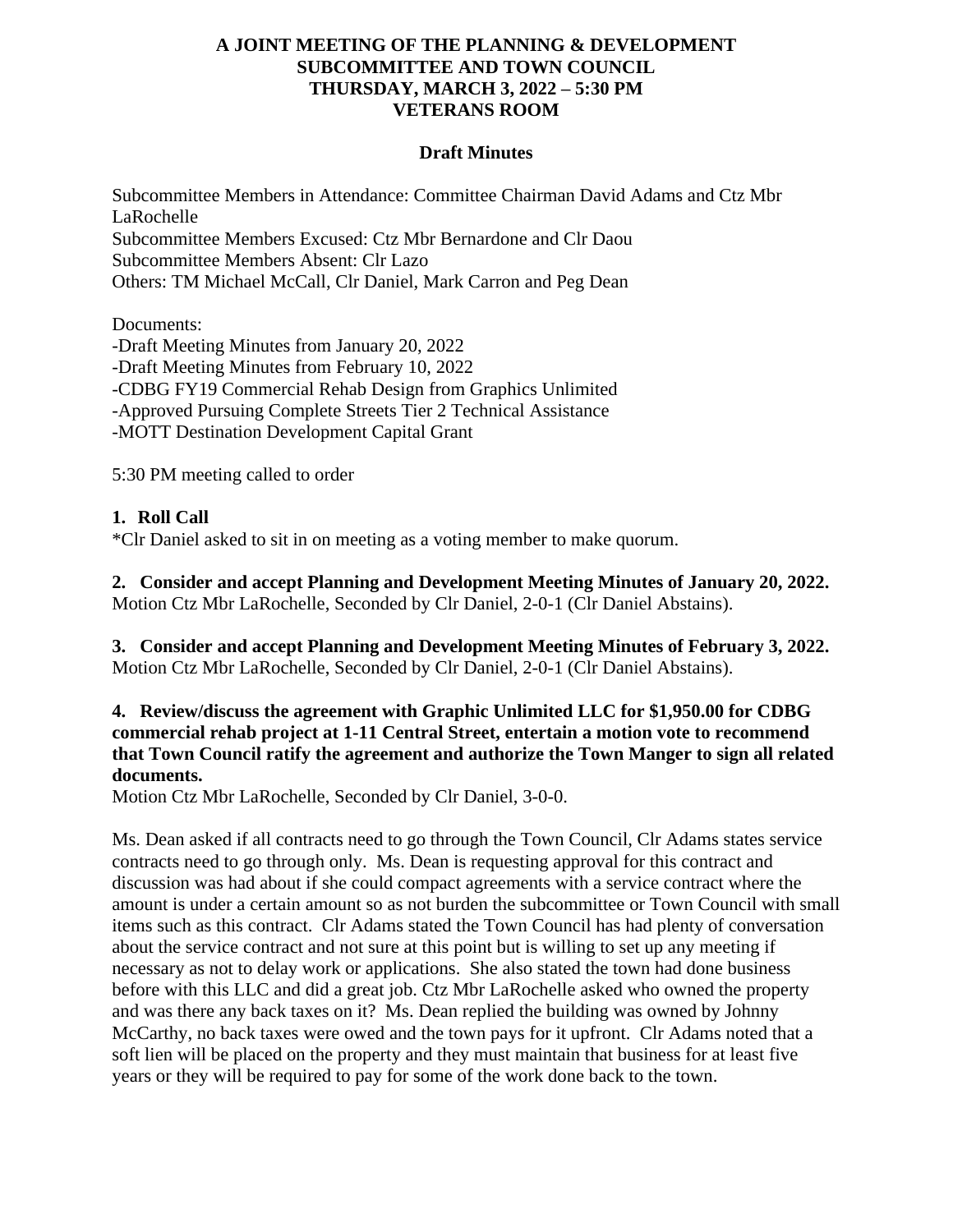#### **5. Review/discuss pursuing Complete Streets Tier 2 Technical Assistance to hire an engineer based on the Request for Qualification (RFQ), entertain a motion to vote to recommend that Town Council enter into the MassDOT Agreement for Tier 2 Technical Assistance and authorize the Town Manger to sign all related documents and ventdor contracts.**

Motion Clr Daniel, Seconded by Ctz Mbr LaRochelle, 3-0-0.

Ms. Dean reminded everyone the Town Council approved the Complete Streets policy last month and MassDOT approved it February 15, 2022. She was aggressively trying to get through the Spring's grant round which April 1 would be the deadline for Tier 2 and May 1, 2022 for Tier 3 deadline, since drafting the memo for this agenda item MassDOT stated she would not be able to make the deadline for Tier 3 but continue forward for the Tier 2 so as to receive technical assistance for the Fall deadline. Her intent was to have this ready for the West Street Project but because she can't make the deadline maybe another project can be recommended. She is asking for approval to move forward so as to get the experts assigned to thus moving forward with he assistance. Ctz Mbr asked who makes the decision on the expert, Ms. Dean stated they would but not to exceed the \$38,000.00.

# **6. Review whether to recommend Town Council approve applying for the MOTT Destination Development Capital Grant for up to \$50,000 for the design portion to create a historic walking tour in Southbridge and allow the Town Manager to sign any related paperwork.**

Motion Clr Daniel, Seconded by Ctz Mbr LaRochelle, 3-0-0.

Ms. Dean explains the town is going a great job going after expression of interests and because of this the agenda we are discussing now is a result of it. Ms. Dean was invited to attend a webinar on this subject and was provided an opportunity to bring this forward even if it was a 1 for 1 match but the great thing was it was over a 12 month period. She recommended the town pursue this and if awarded allow for fundraising through organizations such as the Southbridge Business Partnership or Historical Society. If they can't raise the funds the town just declines it. Clr Adams asked if that would hurt us for other grants, Ms. Dean noted she would find out but didn't believe so. Clr Daniel noted not all grants are fully funded and looks at this as 50/50. He also asked how involved this construction would be, Ms. Dean replied QR Code Readers, audio, Kiosks.

### **7. Town Manger update on Cannabis establishments in town; retail, cultivation and lab.**

Clr Adams noted he brought this forward to the Town Manager because of the number of Host Agreements and wanted to get an update. Town Manager stated retail has 4 Host Agreements for retails: Green Meadows has been in operation for about a year, they have paid into the contribution, working on the community compact with them now, has medical and cultivation is going well. They are employing 80 people 40% of which are Southbridge residents. Cady Brook retail just opened. Green Path is still under construction but should open in May. Mellow Tiger is in limbo, nothing has begun including permits or work with the Cannabis Control Commission. Cultivators: Green Meadows has already been briefed and the Dutchmen have not progressed but more needs to be followed up on with them and he states someone else is looking to come to town as well. Labs: LabX should be open later this Spring. Town Manager and Mr. Rumsey have continued to follow up because of the Pavement Management Plan which will help pay for it. Ms. LaRochelle asked if the one retail establishment that hasn't really moved on (Mellow Tiger) anything was where the new fire station was going to be built, Town Manager